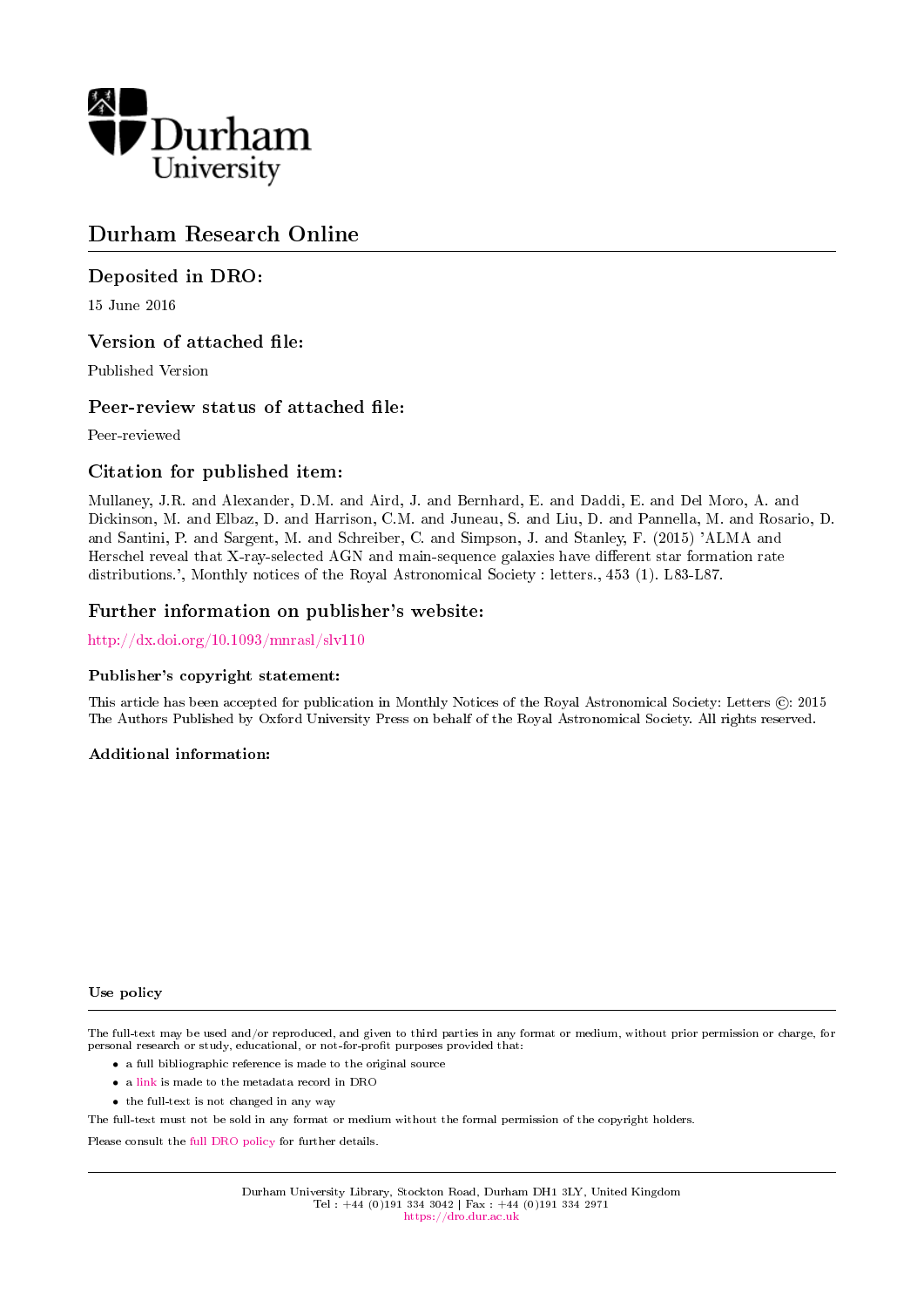# **ALMA and** *Herschel* **reveal that X-ray-selected AGN and main-sequence galaxies have different star formation rate distributions**

J. R. Mullaney,  $1\star$  $1\star$  D. M. Alexander, <sup>2</sup> J. Aird, <sup>[3](#page-1-3)</sup> E. Bernhard, <sup>1</sup> E. Daddi, <sup>[4](#page-1-4)</sup> A. Del Moro, <sup>2</sup> M. Dickinson,<sup>[5](#page-1-5)</sup> D. Elbaz,<sup>4</sup> C. M. Harrison,<sup>[2](#page-1-2)</sup> S. Juneau,<sup>[4](#page-1-4)</sup> D. Liu,<sup>4</sup> M. Pannella,<sup>[6](#page-1-6)</sup> D. Rosario,<sup>[7](#page-1-7)</sup> P. Santini,<sup>[8](#page-1-8)</sup> M. Sargent,<sup>[9](#page-1-9)</sup> C. Schreiber,<sup>[4](#page-1-4)</sup> J. Simpson<sup>[2](#page-1-2)</sup> and F. Stanley<sup>2</sup>

<span id="page-1-0"></span><sup>1</sup>*Department of Physics and Astronomy, The University of Sheffield, Hounsfield Road, Sheffield S3 7RH, UK*

<span id="page-1-2"></span><sup>2</sup>*Centre of Extragalactic Astronomy, Department of Physics, Durham University, South Road, Durham DH1 3LE, UK*

<span id="page-1-3"></span><sup>3</sup>*Institute of Astronomy, University of Cambridge, Madingley Road, Cambridge CB3 0HA, UK*

<span id="page-1-4"></span><sup>4</sup>*Laboratoire AIM, CEA/DSM-CNRS-Universite Paris Diderot, Irfu/Service d'Astrophysique, CEA-Saclay, Orme des Merisiers, F-91191 Gif-sur-Yvette, ´ France*

<span id="page-1-5"></span><sup>5</sup>*National Optical Astronomy Observatories, 950 N Cherry Avenue, Tucson, AZ 85719, USA*

<span id="page-1-6"></span><sup>6</sup>*Universitats-Sternwarte M ¨ unchen, Scheinerstr. 1, D-81679 M ¨ unchen, Germany ¨*

<span id="page-1-7"></span><sup>7</sup>*Max-Planck-Institut fur Extraterrestrische Physik (MPE), Postfach 1312, D-85741 Garching, Germany ¨*

<span id="page-1-8"></span><sup>8</sup>*INAF–Osservatorio Astronomico di Roma, via di Frascati 33, I-00040 Monte Porzio Catone, Roma, Italy*

<span id="page-1-9"></span><sup>9</sup>*Astronomy Centre, Department of Physics and Astronomy, University of Sussex, Brighton BN1 9QH, UK*

Accepted 2015 July 29. Received 2015 July 21; in original form 2015 June 17

#### **ABSTRACT**

Using deep *Herschel* and ALMA observations, we investigate the star formation rate (SFR) distributions of X-ray-selected active galactic nucleus (AGN) host galaxies at  $0.5 < z < 1.5$ and  $1.5 < z < 4$ , comparing them to that of normal, star-forming (i.e. 'main-sequence', or MS) galaxies. We find that 34–55 per cent of AGNs in our sample have SFRs at least a factor of 2 below that of the average MS galaxy, compared to  $\approx$ 15 per cent of all MS galaxies, suggesting significantly different SFR distributions. Indeed, when both are modelled as lognormal distributions, the mass and redshift-normalized SFR distributions of X-ray AGNs are roughly twice as broad, and peak  $\approx 0.4$  dex lower, than that of MS galaxies. However, like MS galaxies, the normalized SFR distribution of AGNs in our sample appears not to evolve with redshift. Despite X-ray AGNs and MS galaxies having different SFR distributions, the linear-mean SFR of AGNs derived from our distributions is remarkably consistent with that of MS galaxies, and thus with previous results derived from stacked *Herschel* data. This apparent contradiction is due to the linear-mean SFR being biased by bright outliers, and thus does not necessarily represent a true characterization of the typical SFR of X-ray AGNs.

**Key words:** galaxies: active – galaxies: evolution – galaxies: statistics.

#### **1 INTRODUCTION**

Today's most successful models of galaxy evolution predict that the energy released via accretion on to supermassive black holes (hereafter BHs) has played an important role in dictating how today's galaxies have grown and evolved (e.g. Schaye et al. [2015\)](#page-5-0). As such, understanding the connection between galaxy growth via star formation and the growth of their resident BHs is one of the key challenges facing current extragalactic research (see Alexander & Hickox [2012,](#page-5-1) for a review). There are now numerous lines of empirical evidence in support of time-averaged/integrated BH growth correlating with star formation in their host galaxies; for example,

<span id="page-1-1"></span>-E-mail: [j.mullaney@sheffield.ac.uk](mailto:j.mullaney@sheffield.ac.uk)

(a) the tight proportionality between BH mass and galaxy bulge mass (e.g. Gebhardt et al. [2000\)](#page-5-2); (b) the similar cosmic histories of the volume-averaged BH growth and star formation rates (hereafter SFR; e.g. Silverman et al. [2008;](#page-5-3) Aird et al. [2015\)](#page-5-4); and, more directly, (c) the correlation between average BH growth and SFR among the star-forming galaxy population (e.g. Mullaney et al. [2012b;](#page-5-5) Chen et al. [2013;](#page-5-6) Delvecchio et al. [2015;](#page-5-7) Rodighiero et al. [2015\)](#page-5-8). However, it is still far from clear what physical processes (e.g. feedback processes/common fuel supply/common triggering mechanism) connect BH growth to star formation to produce these average trends.

One of the primary means of making progress in this area has been to measure the SFRs and specific SFRs (i.e. SFR per unit stellar mass, or sSFR) of galaxies hosting growing BHs (witnessed as active galactic nuclei, or AGNs) and search for correlations or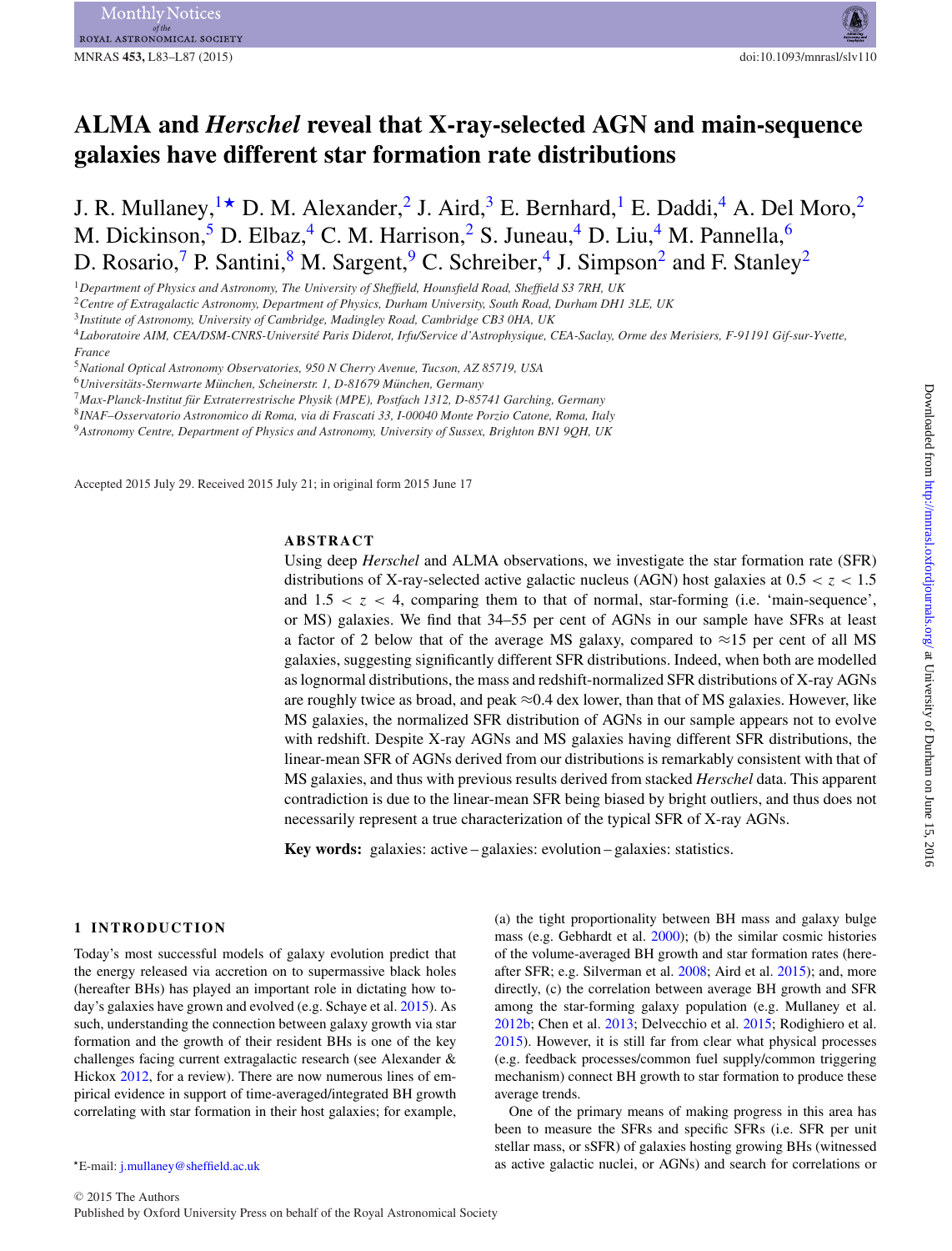differences (versus the non-AGN population) that may signify a causal connection. The *Herschel Space Observatory* (hereafter *Herschel*) has played a major role in progressing this science by providing an obscuration-independent view of star formation that is largely uncontaminated by emission from the AGN. However, with even the deepest *Herschel* surveys detecting  $\lesssim$ 50 per cent of the AGN population, most studies have resorted to averaging (often via stacking analysis, but see Stanley et al. [2015\)](#page-5-9) to characterize the (s)SFRs of the AGN population. These studies have typically reported that the average SFRs of AGNs trace that of star-forming 'main-sequence' (hereafter MS) galaxies (e.g. Harrison et al. [2012;](#page-5-10) Mullaney et al. [2012a;](#page-5-11) Santini et al. [2012;](#page-5-12) Rosario et al. [2013;](#page-5-13) Stanley et al. [2015\)](#page-5-9), i.e. the dominant population of star-forming galaxies whose SFRs are roughly proportional to their stellar mass (i.e.  $sSFR \approx constant$ ), with a constant of proportionality that increases with redshift (e.g. Daddi et al. [2007;](#page-5-14) Noeske et al. [2007\)](#page-5-15). However, as averages can be biased by bright outliers, it is feasible that these findings are being driven upwards by a few bright sources (e.g. fig. 14 of Rosario et al. [2015\)](#page-5-16). Here, we test this by combining deep *Herschel* and ALMA observations to instead constrain the *distribution* of host galaxy SFRs of a sample of X-ray-selected AGNs and comparing it to that of MS galaxies. We adopt  $H_0 = 71 \text{ km s}^{-1} \text{ Mpc}^{-1}$ ,  $\Omega_{\Lambda} = 0.73$ ,  $\Omega_{\rm M} = 0.27$  and a Chabrier initial mass function (IMF).

#### **2 SAMPLE SELECTION**

To investigate any redshift evolution of the AGN (s)SFR distribution, we use two samples of X-ray-selected AGNs: a low-z sample spanning  $0.5 \le z \le 1.5$  and a high-z sample spanning  $1.5 \le z \le 4$  (although the high-z sample is dominated by AGNs at  $1.5 \le z < 2.7$ ). The split at  $z = 1.5$  is motivated by our ALMA target selection criteria: for this, we only consider AGNs with redshifts >1.5 since (a) the majority of  $z < 1.5$  AGNs are detected with *Herschel* in the deepest fields and thus already have obscuration-independent SFR measures and (b) the negative *k*-correction at sub-mm wavelengths would call for prohibitive ALMA integration times.

The high-z sample were all selected from the 4 Ms *Chandra* Deep Field South (hereafter CDF-S) survey catalogue described in Xue et al. [\(2011\)](#page-5-17) with updated redshifts from Hsu et al. [\(2014\)](#page-5-18); we recalculate the rest-frame  $2-10$  keV luminosities  $(L_X)$  of the sources using these new redshifts. To ensure reliable AGN selection, we only consider those sources with  $L_X > 10^{42}$  erg s<sup>-1</sup> and reliable redshifts (spec-z, or phot-z with  $\Delta z/(1 + z) < 0.1$ ) that lie within 6 arcmin of the average aim point of the survey (the latter ensures reliable positions for matching to ALMA counterparts). Our primary science goal of constraining the SFR distributions of AGN host galaxies in the context of the MS requires knowledge of the host galaxy stellar masses  $(M_*)$ , which we derive following Santini et al. [\(2012\)](#page-5-12). We refer to that study for a description of the relative uncertainties on  $M_*$ , which is estimated to be 50 and 20 per cent (1 $\sigma$ ) for optically obscured (type 2) and unobscured (type 1) AGN, respectively. Since the majority (i.e. >70 per cent) of the AGNs in our samples are optically obscured, this level of uncertainty has no significant impact on our conclusions. We restrict our sample to AGNs with *M*<sup>∗</sup> >  $2 \times 10^{10}$  M<sub>( $\odot$ </sub>); below this threshold, it becomes prohibitive to reach low enough flux limits to probe to SFRs significantly below the mean SFR of MS galaxies (hereafter  $SFR_{MS}$ ) with ALMA. Despite this *M*<sup>∗</sup> cut we still sample the vast majority of the luminous AGN population since the  $M_*$  distribution of  $L_X > 10^{42}$  erg s<sup>-1</sup> AGNs peaks at  $\approx$  6 × 10<sup>10</sup> M<sub> $\odot$ </sub> (e.g. Mullaney et al. [2012a\)](#page-5-11).

The above selection returned 49 AGNs (our high-z sample), with 20 and 29 having spec-z and phot-z, respectively. Of these 49,

13 are detected in the GOODS–*Herschel* 160 um maps of the CDF-S (Elbaz et al. [2011\)](#page-5-19) from which SFRs are be derived. Of the remaining 36 AGNs, 24 were observed by ALMA. However, since making our original ALMA target list, a more sensitive *Herschel* 160 µm map of the CDF-S has been generated by combining the PEP (Lutz et al. [2011\)](#page-5-20) and GOODS–*Herschel* surveys (Magnelli et al. [2013\)](#page-5-21) and four of our 24 ALMA targets are now detected in that new map. For these four, we adopt the mean (s)SFR derived from the two facilities (see Section 3). All other *Herschel* fluxes and 3σ upper limits (including for the twelve *Herschel*-undetected AGNs not targeted by ALMA) are also taken from the combined PEP+GOODS–*Herschel* data set.

The low-z sample were selected from the regions of the *Chandra* Deep Field North (from Alexander et al. [2003](#page-5-22) and adopting the same redshifts and *M*<sup>∗</sup> as Mullaney et al. [2012a\)](#page-5-11) and South (Xue et al. [2011,](#page-5-17) but using the updated redshifts and *M*∗) surveys with *Herschel* coverage by the PEP+GOODS surveys. We also restrict this low-z sample to  $L_X > 10^{42}$  erg s<sup>-1</sup> and  $M_* > 2 \times 10^{10}$  M<sub> $\odot$ </sub> to allow meaningful comparison with the high-z sample. This returned a sample of 110 AGNs (i.e. our low-z sample), 94 of which have spec-z. 65 of these 110 are detected in the *Herschel* 160 µm band, from which we derive (s)SFRs (see Section 3);  $3\sigma$  flux upper limits were measured for the 45 *Herschel* non-detections.

#### **3 ALMA OBSERVATIONS AND DATA ANALYSIS**

All 24 of our ALMA targets were observed with ALMA Band-7 (i.e. observed-frame ∼850 µm) during 2013 November, with a longest baseline of 1.3 km. To maximize observing efficiency, the ALMA-targeted sample was split into three groups according to the flux limit required to probe down to at least  $SFR_{MS}$  at a given redshift. This corresponds to rms flux limits of 200, 125 and 90  $\mu$ Jy for the three groups. ALMA continuum fluxes were measured using uv\_fit of GILDAS v.apr14c, adopting point source profiles for two unresolved sources and circular Gaussian profiles for the other five detected targets.

Measured ALMA and *Herschel* fluxes and upper limits were converted to 8–1000  $\mu$ m infrared luminosities (hereafter  $L_{\rm IR}$ ) using our adopted redshifts (see Section 2) and the average infrared SEDs of MS galaxies described in Béthermin et al.  $(2015)$  $(2015)$ , which are constructed using the theoretical templates of Draine & Li [\(2007\)](#page-5-24). However, we note that our conclusions do not change if we instead use either the Chary & Elbaz [\(2001\)](#page-5-25) SEDs or a starburst SED (i.e. Arp220). At the redshifts of our high-z sample, Band-7 probes the rest-frame  $180-340 \mu m$ , close to the peak of the far-infrared emission due to star formation. While these rest-frame wavelengths are also sensitive to dust mass (e.g. Scoville et al. [2014\)](#page-5-26), based on the range of Draine & Li  $(2007)$  SED templates we estimate that the corresponding  $L_{\text{IR}}$  are accurate to within  $\pm 0.3$  dex, which we factor into our analyses. In a follow-up study we will employ full infrared SED fitting incorporating all available *Herschel* and ALMA fluxes and upper limits to reduce the uncertainties associated with the adopted SED, but such detailed fitting is beyond the scope of this Letter. As a check, however, we note that the SFRs derived from ALMA and *Herschel* data for the four AGNs that are detected with both are consistent to within this tolerance. SFRs are derived from  $L_{IR}$  using equation 4 from Kennicutt [\(1998\)](#page-5-27), but adopting a Chabrier IMF. Finally, to explore the distributions of AGN host SFRs relative to SFR<sub>MS</sub>, we define  $R_{\text{MS}} \equiv \text{SFR}/\text{SFR}_{\text{MS}}$ , the relative offset from the MS, where  $SFR<sub>MS</sub>$  is computed using equation 9 of Schreiber et al. [\(2015,](#page-5-28) hereafter [S15\)](#page-5-28).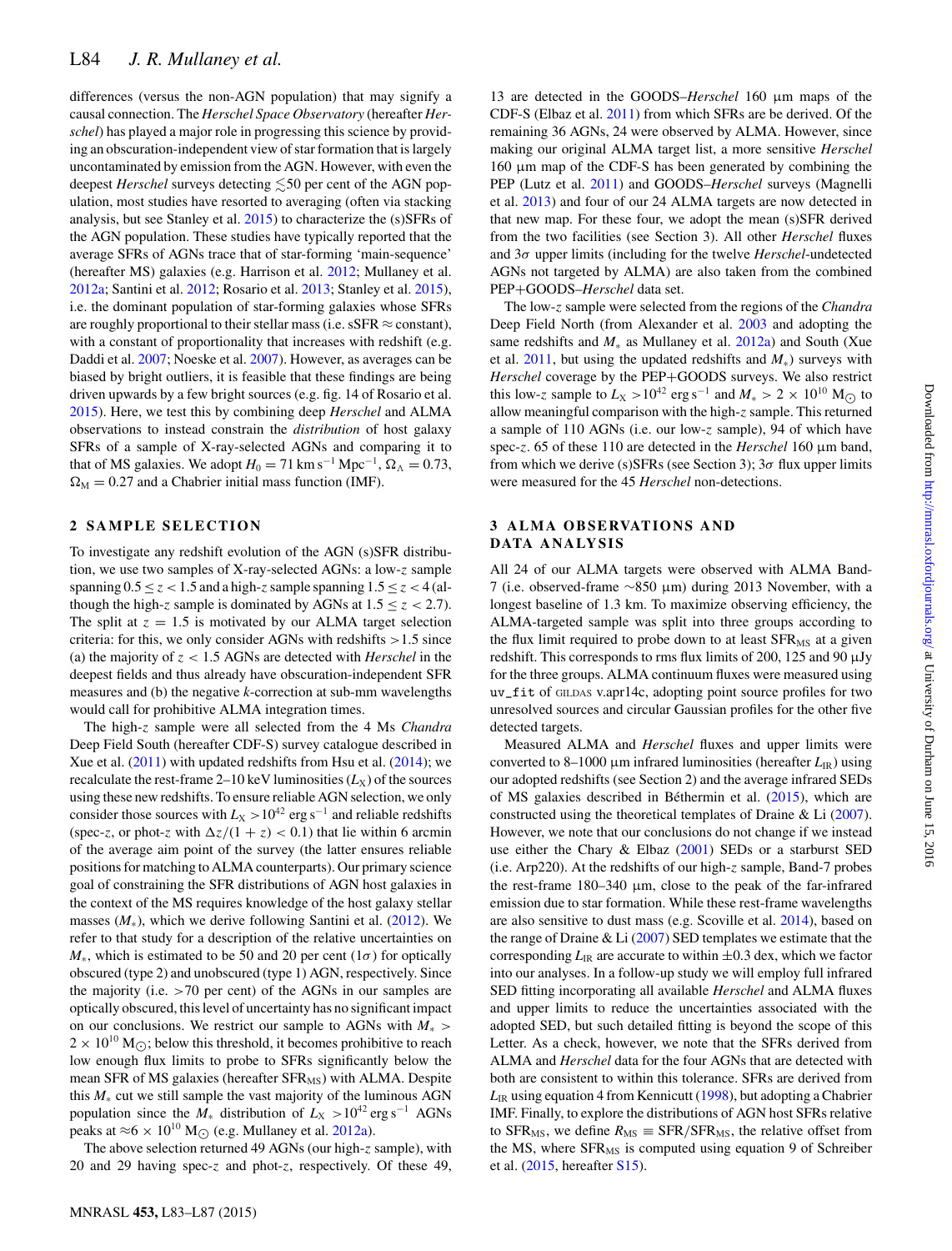<span id="page-3-0"></span>

**Figure 1.** Host galaxy star-forming properties of our low-z (i.e.  $0.5 < z < 1.5$ ; not observed by ALMA) and high-z (i.e.  $z > 1.5$ ) samples of AGNs (samples separated by the vertical dashed line). In all plots, grey circles indicate pre-ALMA (specific) star formation rates ([s]SFRs) from *Herschel* which are connected to their ALMA-measured (s)SFRs by dotted lines. (s)SFRs from ALMA are indicated by small white circles. Red and blue circles represent AGNs with *<sup>L</sup>*<sup>X</sup> <sup>=</sup> <sup>10</sup>42–44 erg s−<sup>1</sup> and *<sup>L</sup>*<sup>X</sup> <sup>&</sup>gt; <sup>10</sup><sup>44</sup> erg s−1, respectively, with lighter colours used for 3<sup>σ</sup> upper limits. Top: SFR versus redshift. Despite our ALMA observations probing SFRs up to a factor of ≈10 lower than *Herschel*, only ≈29 per cent of our ALMA-targeted AGNs are detected. Middle: sSFR versus redshift. In this panel, the shaded region represents the average sSFR of main-sequence (MS) galaxies (SFR<sub>MS</sub>) as described by equation 9 of [S15](#page-5-28) for the stellar mass range of our sample. Bottom: *R*<sub>MS</sub> versus redshift. By definition, the horizontal line represents the average *R*<sub>MS</sub> of MS galaxies. Shading indicates where  $R_{\text{MS}} < 0.5$ . Between 34 and 55 per cent (dependent on upper limits) of AGNs in our combined (i.e. low-z+high-z) sample lie within this shaded region, compared to  $\approx$ 15 per cent of MS galaxies.

### **4 RESULTS**

#### **4.1 Star-forming properties of X-ray AGNs**

Despite our ALMA observations probing to SFRs up to a factor of ≈10 below that achieved with *Herschel* (Fig. [1,](#page-3-0) top) only seven (i.e. ≈29 per cent) of the 24 ALMA-targeted AGNs in our high-z sample are detected at  $>3\sigma$  at 850 µm. The fractions of ALMA-undetected AGN are roughly the same for targets with spec-z and phot-z, suggesting that redshift uncertainties are not the primary cause of the non-detections. Despite the high fraction of non-detections, the  $3\sigma$ upper limits provided by the ALMA+*Herschel* data enable us to infer the level of consistency between the distributions of  $R_{\text{MS}}$  for AGN and MS galaxies (see Section 4.2), with the latter having been shown not to vary in the *M*<sup>∗</sup> and redshifts ranges considered here (e.g. Rodighiero et al. [2011;](#page-5-29) Sargent et al. [2012\)](#page-5-30).

To explore our AGN hosts' star-forming properties in the context of the evolving MS, we plot their sSFRs and  $R_{MS}$  values as a function of redshift (Fig. [1,](#page-3-0) middle and lower panels, respectively). We find that 54 to 88 (range due to upper limits) of the 159 AGNs (i.e.  $\approx$ 34 to  $\approx$  55 per cent) in our combined (i.e. low-z + high-z) sample have  $R_{\text{MS}} < 0.5$ , with significant overlap between the fractions in our lowz (i.e.  $\approx$ 43t to  $\approx$ 54 per cent) and high-z (i.e.  $\approx$ 14 to  $\approx$ 59 per cent) samples. Comparing these fractions to the  $\approx$ 15 per cent of MS galaxies with  $R_{\text{MS}} < 0.5$  (from S<sub>15</sub>), reveals that the AGNs in our low-z sample, and possibly also our high-z sample, do not trace the same  $R_{\text{MS}}$  distribution as MS galaxies, instead displaying a strong bias towards lower  $R_{MS}$  values. Finally, we note that only ≈5 per cent of AGNs in our combined sample reside in starbursts (i.e. with  $R_{\text{MS}} > 4$ ).

#### **4.2 Parameterizing an X-ray AGN SFR distribution**

With the large fraction of AGNs with  $R_{MS}$  < 0.5 in our combined and, in particular, low-z samples being inconsistent with the  $R_{\text{MS}}$ distribution of MS galaxies, we now attempt to place constraints on the distribution of SFRs (relative to the MS, i.e.  $R_{MS}$ ) of AGN hosts. We place particular emphasis on quantifying the level of consistency/discrepancy between the AGN and MS  $R_{MS}$  distributions.

Our relatively small sample sizes, combined with the large fraction of non-detections prevent us from determining the AGN  $R_{\text{MS}}$ distribution directly. Since a key goal here is to quantitatively compare the AGN and MS  $R_{MS}$  distributions, we instead *assume* the same lognormal form for the AGN  $R_{\rm MS}$  distribution as found for MS galaxies (e.g. Rodighiero et al. [2011;](#page-5-29) Sargent et al. [2012;](#page-5-30) [S15\)](#page-5-28):

$$
N(R_{\rm MS}) \propto \exp\left(-\frac{(\log(R_{\rm MS}) - \mu)^2}{2\sigma^2}\right) \tag{1}
$$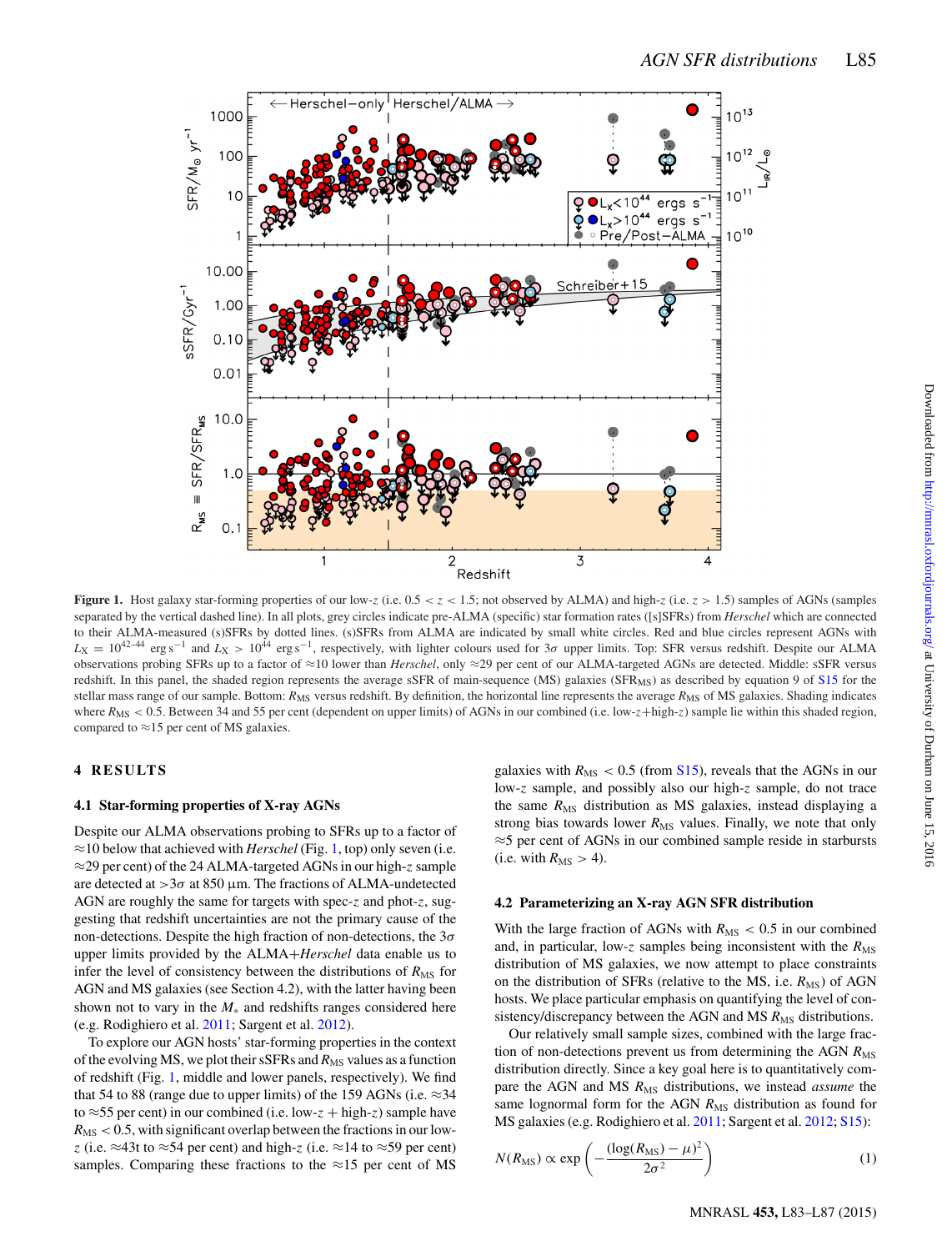<span id="page-4-0"></span>

**Figure 2.** The posterior probability distributions (PDs) for the parameters describing the assumed lognormal  $R_{MS}$  distribution for AGN host galaxies:  $μ$  is the mode of the lognormal, while  $σ$  is its  $1σ$  width (see equation 1). PDs for both our low-z and high-z samples are shown (see key). Contours of 20, 68 and 95 per cent confidence are shown. The best-fitting parameters of the combined (i.e. redshift-averaged)  $R_{MS}$  distribution of MS galaxies is indicated by the filled black circle (from Schreiber et al. [2015\)](#page-5-28). The bottom and rightmost plots indicate the relative probability of  $\mu$  and  $\sigma$ values; the location of the peak represent the most probable parameter values. When modelled as a lognormal, the R<sub>MS</sub> distribution of AGN host galaxies is significantly broader, and shifted significantly lower than that of MS galaxies.

and infer its parameters (i.e. similar to Shao et al. [2010](#page-5-31) who inferred the AGN *L*IR distribution). This is done purely to ease comparison between the AGN and MS  $R_{MS}$  distributions by allowing us to compare like-for-like parameters (i.e. the mode,  $\mu$ , and the variance,  $\sigma^2$ , of the lognormal  $R_{\text{MS}}$  distribution), and is not to be taken as a literal description of the true AGN  $R_{\text{MS}}$  distribution.<sup>1</sup>

We adopt a hierarchical Bayesian framework to determine the best-fitting parameters (i.e.  $\mu$  and  $\sigma$ ) for our assumed lognormal distributions, using Gibbs sampling and the Metropolis–Hastings MCMC algorithm to randomly sample their posterior probability distributions (hereafter, PDs; Gelman et al. [2014\)](#page-5-32). The benefits of taking this approach are that (a) upper limits and uncertainties on  $R_{\text{MS}}$  can be readily taken into account and (b) the resulting posterior PDs provide us with meaningful parameter uncertainties. We use weak prior PDs, noting that the centring of these priors (within reasonable limits) has no significant effect on our results.

The posterior PDs on  $\mu$  and  $\sigma$  for our two samples are presented in Fig. [2,](#page-4-0) while the best-fitting parameters (median of the PDs and 68 per cent confidence intervals) are given in Table [1.](#page-4-1) For comparison, we also include the best-fitting parameters of the lognormal *R*MS distribution for non-AGN MS galaxies from [S15.](#page-5-28) As expected from the smaller size of our AGN sample and the high fractions of non-detections compared to the MS galaxy sample of [S15,](#page-5-28) the uncertainties on the posterior parameter values for the assumed AGN lognormal  $R_{MS}$  distribution are considerably larger than those for MS galaxies. Despite this, our analysis shows that the  $R_{\text{MS}}$  distributions of our low-z and high-z AGNs are both significantly broader and peak at significantly lower values (both at >99.9 per cent

<span id="page-4-1"></span>

| (1)                                 | (2)                        | (3)                       |
|-------------------------------------|----------------------------|---------------------------|
| Sample                              | $\mu$                      | $\sigma$                  |
| MS galaxies (Schreiber et al. 2015) | $-0.06^a$                  | $0.31 \pm 0.02$           |
| Low-z AGN sample                    | $-0.378_{-0.079}^{+0.068}$ | $0.568^{+0.082}_{-0.062}$ |
| High- $z$ AGN sample                | $-0.38_{-0.16}^{+0.12}$    | $0.59^{+0.15}_{-0.10}$    |
| Combined AGN sample                 | $-0.369^{+0.065}_{-0.080}$ | $0.560^{+0.087}_{-0.065}$ |

*Notes*. Values given are the median of the posterior probability distributions (PDs) and the 68 per cent confidence intervals. <sup>a</sup>This is slightly offset from exactly zero as  $R_{MS}$  is the SFR relative to the *linear mean* SFR of MS galaxies, whereas  $\mu$  is the mode of the  $R_{MS}$ distribution.

confidence) than that of MS galaxies (a similar result was recently obtained for z < 0.1 AGN from the Swift-BAT survey, Shimizu et al. [2015\)](#page-5-33). Interestingly, our analyses show that, as with MS galaxies, there appears to be little evolution in the AGN  $R_{MS}$  distribution, with the modes and variances of the lognormal distributions describing our low-z and high-z samples being consistent to within  $1\sigma$ . In light of this, we infer the  $R_{\rm MS}$  distribution of our combined sample, which we find is roughly twice as broad as, and peaks  $\approx 0.4$ dex below, that of MS galaxies (Table [1\)](#page-4-1).

#### **5 INTERPRETATION**

In the previous section we used our combined ALMA+*Herschel* data to demonstrate that, when modelled as a lognormal, the AGN  $R_{\text{MS}}$  distribution is significantly broader and peaks at significantly lower values than that of MS galaxies. This appears to be at odds with recent findings based on mean-stacked *Herschel* data that the average star-forming properties of AGN hosts is consistent with those of MS galaxies (e.g. Mullaney et al. [2012a;](#page-5-11) Santini et al. [2012;](#page-5-12) Rosario et al. [2013\)](#page-5-13). Here, we place our results in the context of these studies to explore the root of these apparent discrepancies.

When comparing to results derived from mean-stacked *Herschel* data, it is important to note that mean-stacking provides a linear mean which will not correspond to the mode,  $\mu$ , of a lognormal distribution. Instead, the linear mean will *always* be higher than the mode, with the discrepancy between the two increasing as function of both  $\mu$  and  $\sigma$ . Therefore, while results from mean-stacking still hold when interpreted as the linear mean, depending on the underlying distribution this may not necessarily correspond to the mode.

We compare our results against those from stacking by calculating the linear mean of our lognormal distributions, taking a Monte Carlo approach to sample the  $\mu$  and  $\sigma$  PDs. This gives linear-mean AGN  $R_{\text{MS}}$  values (i.e.  $\langle R_{\text{MS}} \rangle$ ) of 0.99<sup>+0.23</sup> and 1.09<sup>+0.47</sup> for our low-z and high-z samples, respectively (Fig. [3\)](#page-5-34). These values are remarkably close to the linear mean  $R_{MS}$  of MS galaxies (i.e.  $\langle R_{MS} \rangle \approx 1$ ) and are broadly consistent with the linear means calculated by meanstacking *Herschel* 160 µm maps at the positions of our AGN (i.e.  $\langle R_{\rm MS} \rangle = 0.81 \pm 0.12$  and 0.86  $\pm$  0.15, respectively). We conclude that these linear-means are, indeed, influenced by the high tail of the broad  $R_{\text{MS}}$  distribution and may not necessarily give a reliable indication of the modal SFR of AGN hosts.

Despite finding that the *R*<sub>MS</sub> distribution of AGN hosts is shifted towards lower values compared to MS galaxies, our results remain consistent with AGNs preferentially residing in galaxies with

<sup>&</sup>lt;sup>1</sup> Investigating whether other forms better describe the  $R_{\rm MS}$  distribution of AGN hosts will be the focus of a later study incorporating a larger set of ALMA observations from Cycle 2 (PI: Alexander; awaiting completion).